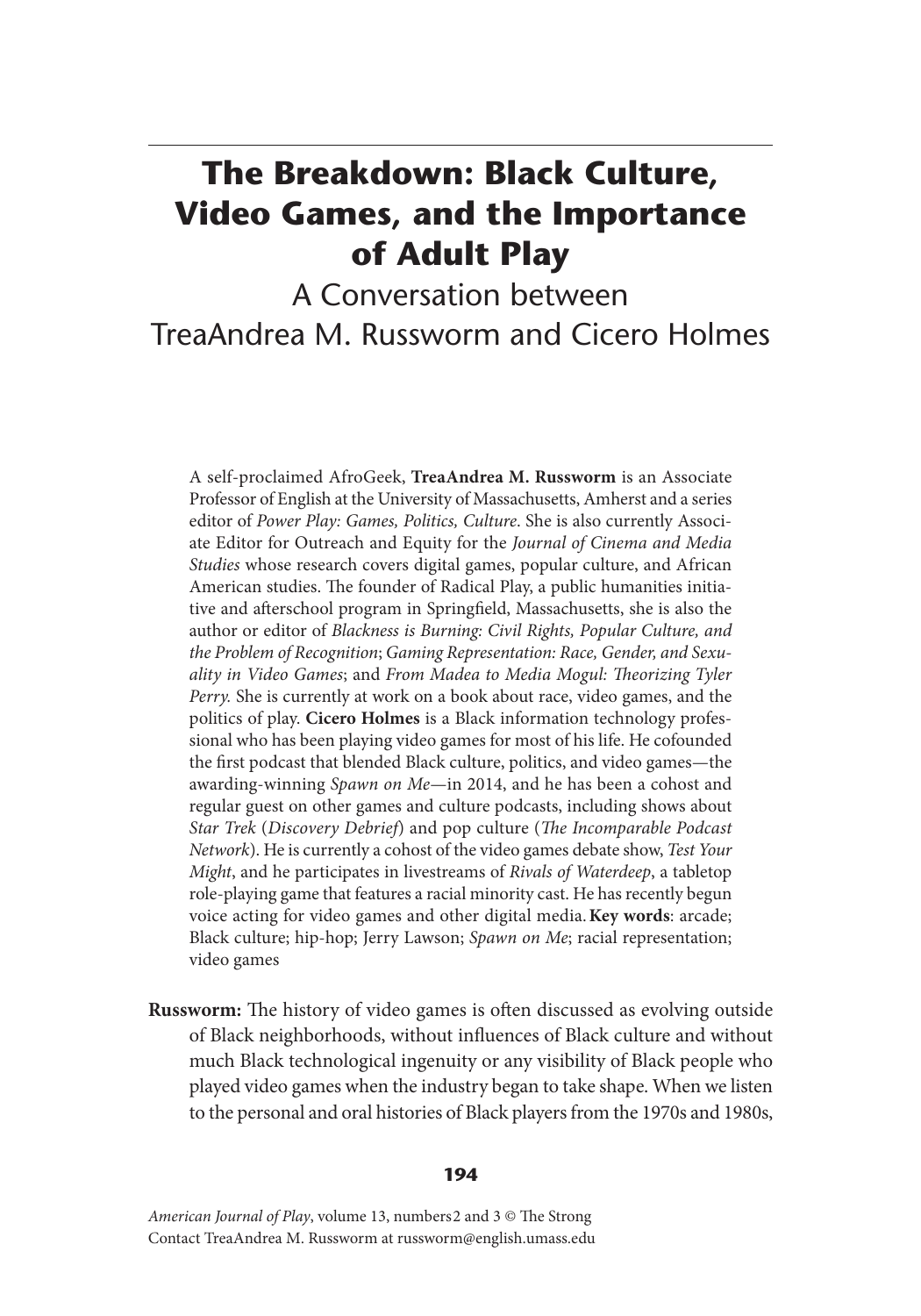we can invalidate and unnerve some of the most common approaches to writing about the history of the industry. When you think about growing up in the Bronx in the 1970s and 1980s, what do you remember most about how your love of video games began?

**Holmes:** To give you a sense of my own personal history, I think it is important to underscore that I grew up as an only child. While I did have friends and family around my age, there was no one in my household experiencing the world in the same way that I was. As a result, I spent a lot of time cultivating my imagination, and video games were a big part of that. Video games were a seminal part of my creative growth and development because they allowed for incredible levels of immersion within a structured space without the need for someone else to be around for me to have a fulfilling experience.

 The VCS or what is popularly known as the Atari 2600, I think, was released in 1977, and around that same time the home video game *Pong* (1975), which was kind of an all-in-one console, was also released. One of my earliest memories about this time was playing *Pong* in our apartment in the South Bronx. I can remember the layout of the console, I can remember it being on our TV and our playing with the paddles and playing squash or playing tennis, and it was simply the greatest thing that I had ever experienced. Not only could I play against someone else, but it gave me the ability to play by myself; as an only child that was one of the things that really helped me. At that age, I was using my imagination when playing with toys and action figures, but I was also using my imagination while playing in digital landscapes. The digital landscapes made available to me at that early age were places I very much wanted to be. I think it is important to stress that while I've always been curious and gravitated towards science and entertainment and digital technologies, I personally believe that you are not necessarily predestined to do things, but maybe you are predestined to have affinities for certain things you are exposed to at an early age. This does not necessarily mean that you can't develop affinities for other things, but there's something inside of you that leads you to be predisposed to loving that thing, and no one can describe what it is, or why it is that way, but it is that way. For me, video games were definitely one of those things, science was definitely one of those things, the love of being an A-plus top student and being nerdy was where I was at that time. All of this fell right into place with my early appreciation of video games in the late 1970s and early 1980s.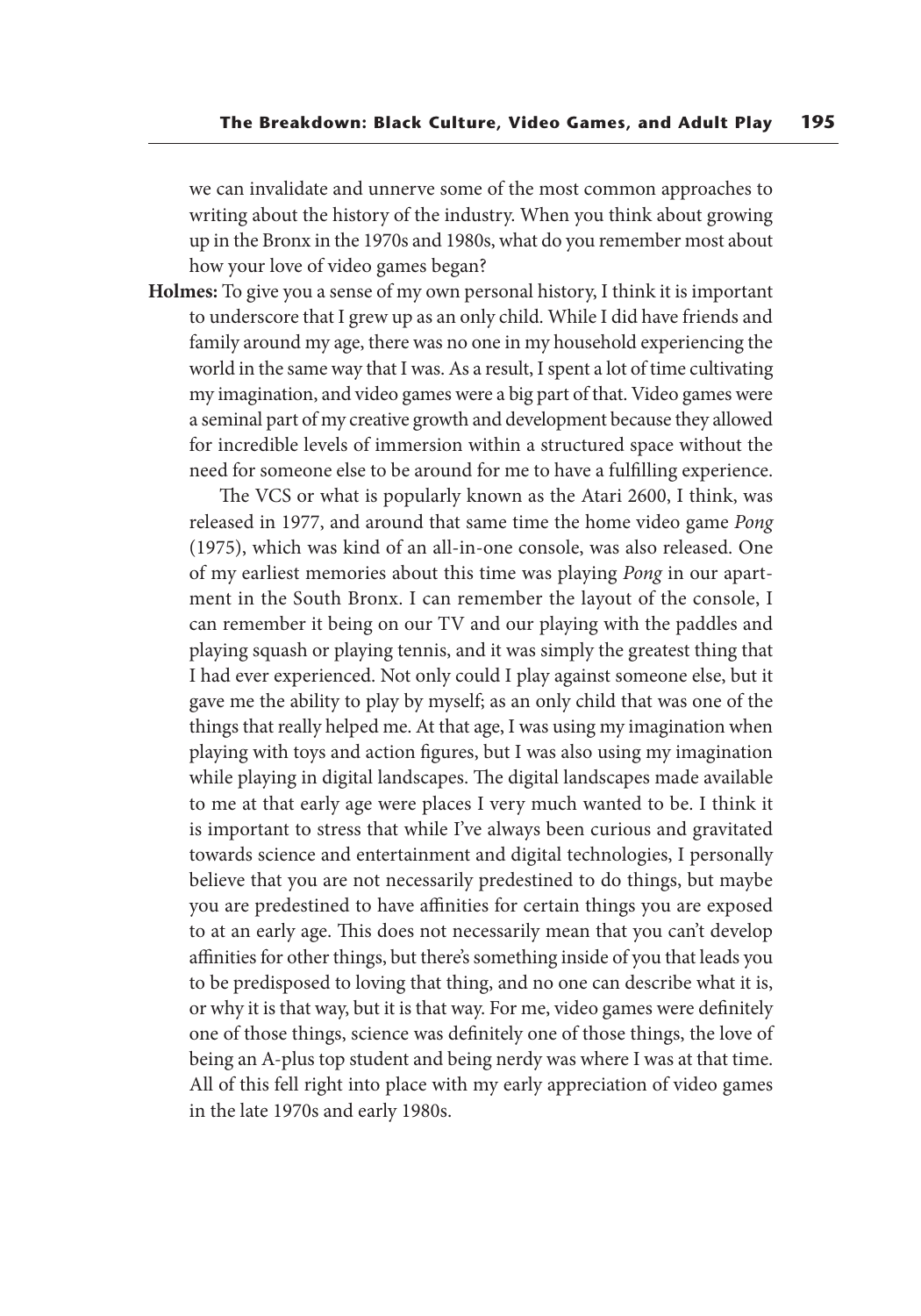**Russworm:** Not much has been written in academic accounts of video games about the relationship between hip-hop culture and video game history or about the creative synergies between the two industries. I published a short entry in the *Encyclopedia of Video Games* on hip-hop because the connection is so fascinating. One of the points I made is that there is also a lot of appropriation of hip-hop culture in the games industry, particularly at the level of sound engineering. We can also see that games like *Parappa the Rapper*, *Def Jam: Fight for NY*, *NBA Street*, and even contemporary multimillion dollar franchises like *NBA 2K* and *Grand Theft Auto* widely use at least four of the five principles of hip-hop (MCing, DJing, break dancing, graffiti, knowledge). There are even video games that use tagging and graffiti play mechanics. Meanwhile, there is a tradition of hip-hop artists talking about and rapping about their own histories with video games, shouting the industry out in their lyrics—like the Wu Tang Clan and Biggie Smalls. Have any of these intersections between the start of the video game industry and the birth of hip-hop informed your experiences as a player? **Holmes:** I grew up in the South Bronx—the birthplace of hip-hop—and this was the time that hip-hop music and culture was taking shape. And it was also the time when the video games industry was forming an audience. It quickly became apparent that there was a large consumer base around games and arcades.

 Both video games and hip-hop were a part of my earliest cultural experiences. We can't forget the arcade scene and how important that was to young Black kids, especially the scene at some of the bigger arcades in Manhattan. The arcade scene was huge in the 1980s, and that overlapped with Black culture, with Black gamers, and with a love of hip-hop. We could easily draw a large Venn diagram to visualize where those connections were happening because the connections were all around us. Both the arcade scene in New York and the b-boy (break dancing boy) scene were huge and there was a lot of overlap there. For example, in the 1980s on Forty-Second Street and Seventh Avenue, right there at the crossroads of the world, there was the biggest arcade I'd ever seen. Well, guess what was always happening right around the corner, up the block where the Port Authority and buses were? B-boys would either be at the subway station in Times Square or at Port Authority break dancing to make money. And then they would take some of the money that they just made and go to the arcade to play some arcade games. So, you would see the same Black kids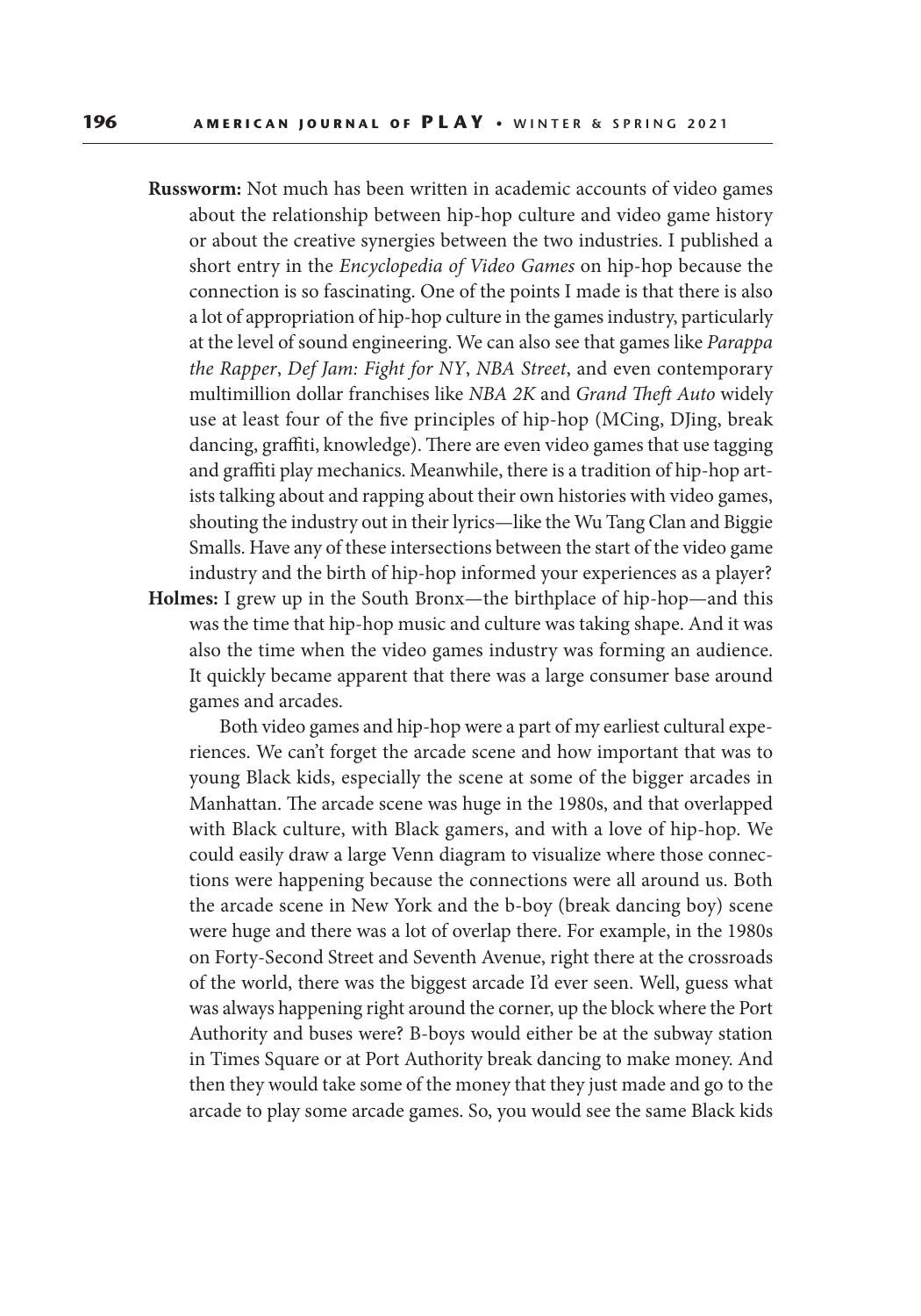in one spot or the other. If they weren't break dancing, they were hanging out and playing video games at the arcade. It was amazing to watch those things happen at the same time and to be a part of it. And that overlap between hip-hop and video games was one of those things that you inherently understood, because for Black kids this is just what we were doing at the time. Not only were we out there dancing and rhyming, but we were in the arcades hustling, and we were hustling for a reason because we had to beat the high score on *Space Invaders* or *Missile Command* or some other game like that.

- **Russworm:** These memories about hip-hop performance and the history of arcades—which is often discussed as a scene of mostly young white boys are the types of connections that are still missing from academic conversations about video games. Whenever I have read histories about arcades, I have always wondered: "Where are the Black people?" Because, like you, everybody Black who I knew was in the arcades or playing games like *Street Fighter* and *Double Dragon* at the pizza parlor across the street from my high school. That was my reality growing up playing games in Southern California.
- **Holmes:** There is another important parallel you can draw between the arcade scene and hip-hop. When you think about it, hip-hop, b-boying, MCing are actually similar. When we were playing in the arcades, we were playing two-player games. You would put your quarter up on the top of the cabinet—that means you're next. Well, the whole reason you're out there vying to be next is so that you can show everybody in the hood that you're the best, that you are the top player. If I'm the best player, for me to leave this space and stop dominating the scene, someone has to beat me to earn the privilege to put a quarter up there. You have to battle me in front of everyone else and claim that spot. And then, for these arcade battles, there was a big crowd there—everyone was oohing and aahing and yelling—and at the end there could be only one winner until the next technical master came along.

 Hip-hop battles, of course, play out in the exact same way: you got MCs and they rap—they battle it out—in front of a hyped crowd with the same oohs and aahs, and at the end of it, one master is declared the winner and that person gets the "rep" of being the best until the next person comes along to challenge them. With b-boys, it's also the same thing, only it's like a two-player or multiplayer team game with your crew. You got your crew,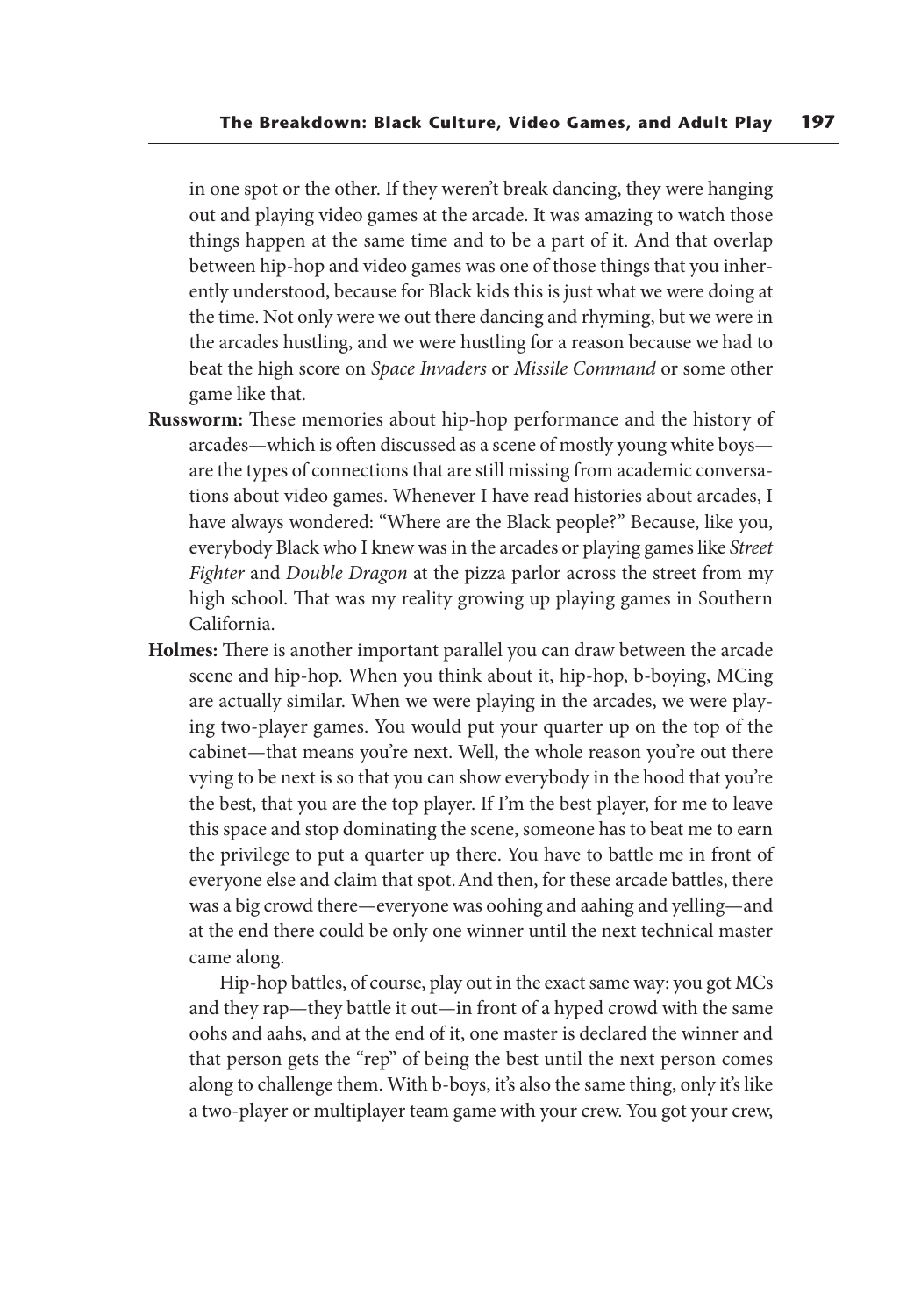I got my crew, we go out there and we do our thing, we battle it out in front of a crowd. We got cats that are doing "the worm," and back spins, and all sorts of stuff, and at the end one team wins, they earn their "rep," they're able to have some pride, and everyone in the hood knows who they are.

 Growing up with these two influences, hip-hop is as important to me as video games. One of the things that hip-hop helped me do by listening to one of my favorite artists, KRS One, is educate me on who I am as a human. Hip-hop helped me understand who I am as an American but, most importantly, hip-hop helped me understand who I am as a Black American man. KRS One helped me establish a sense of pride when the rest of the world, or at least the rest of this country, told me that I was undeserving of it. With hip-hop I could see many people who were out there doing stuff who looked like me, while dominant American culture was trying to hide and undermine those parts of myself. When I discovered both games and hip-hop, I felt like I had a super power, a language, that I was using to sharpen my tools and sharpen the greatest weapon that I had—my mind.

- **Russworm**: Thank you for reflecting on those connections between what hiphop and video games have meant for you since a young age. That was also a powerful and vivid parallel you offered there about battling and what that looks like in games and MCing and b-boying and how that is mirrored in gaming. I think, throughout game design history, hip-hop has mostly been treated as a commodity that could attract large communities of gamers who would crave a safe association with sound tracks, the artwork, and Black Cool that hip-hop culture signifies. Your memories, however, really get at more complicated cultural fusions that really predate some of those corporate appropriations we see happening later when games explode as hot commodities themselves. Now I think we can see some of the ways that video game history cannot be told without also talking about the evolution of hip-hop.
- **Holmes:** Just like in a larger sense, you can't have a real conversation about American popular culture without talking about whatever the popular purveying Black culture was at the time. America has a very interesting way of harvesting the best of what Black America does well and appropriating it for the non-Black mainstream.
- **Russworm:** My research on video games and Black culture has led me to grapple with some of the ways Black women have been rendered nearly invisible in the grand narratives about the evolution of games and technology. It wasn't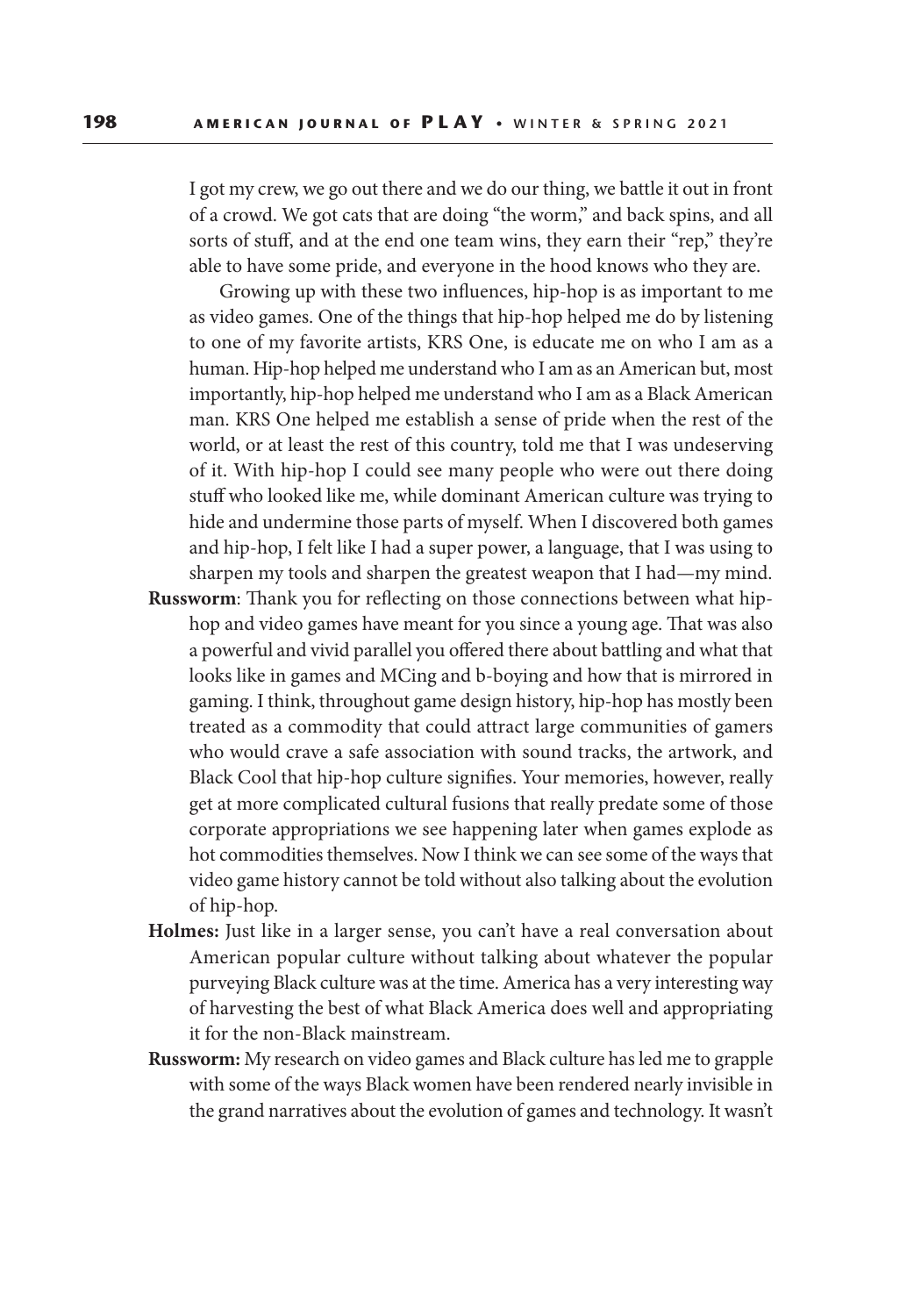until I visited The Strong Museum and saw for myself in game company announcements, newsletters, and pamphlets that there most definitely were Black women working at companies like Atari and Midway, but you rarely, if ever, saw their names printed anywhere. Other Black tech luminaries like Jerry Lawson and Ed Smith, who were central to the formation of the games industry, are just now being "discovered" and written about in our incomplete analyses of how the industry became what it is today.

**Holmes:** Funny that you should mention Jerry Lawson and Black women in tech because I have a connection to both! My mother, Linda, was an IT engineer starting in the late 1970s, so I was able to view technological advances via her stories and my visits to her office. I distinctly remember my mother coming home one day in the early 1980s with this heavy suitcase that she plopped onto our dining room table with a thud. She proceeded to open it to reveal one of the first laptop computers! Another time she came home with two suitcases, the second much smaller one contained the weirdest contraption. She took our home phone, removed the receiver, and placed the receiver on top of this contraption and lots of weird noises started emanating. I learned from her that this was called a "modem." She was also one of the engineers who worked on a technology called "DecTalk," which was most popularly used as the computer voice in the 1983 Matthew Broderick film *WarGames*.

 Before my mother worked at DEC (Digital Equipment Corporation), she worked at Honeywell, and she befriended the only other Black woman that worked there in IT—someone who I affectionately call my Aunt Audrey. Aunt Audrey was married to my uncle Larry from Queens. I also knew that Uncle Larry's best friend growing up was a Black computer nerd named Jerry Lawson. I didn't discover this connection until after Jerry had passed on. Jerry Lawson, for those people who don't know, is essentially one of the fathers of video game hardware. Nolan Bushnell gets lots of the credit, but without Jerry Lawson lots of things wouldn't have happened. There would not be any cartridges without Jerry Lawson, and in fact Jerry Lawson was the guy who kind of invented game streaming. Specifically, he created the Channel F and proposed using cable television providers as the distribution mechanism for software. A precursor to streaming, digital distribution models are commonplace today.

**Russworm:** Where would that early formation of the industry be without Lawson's contributions to the Fairchild, to controllers, and as you mentioned,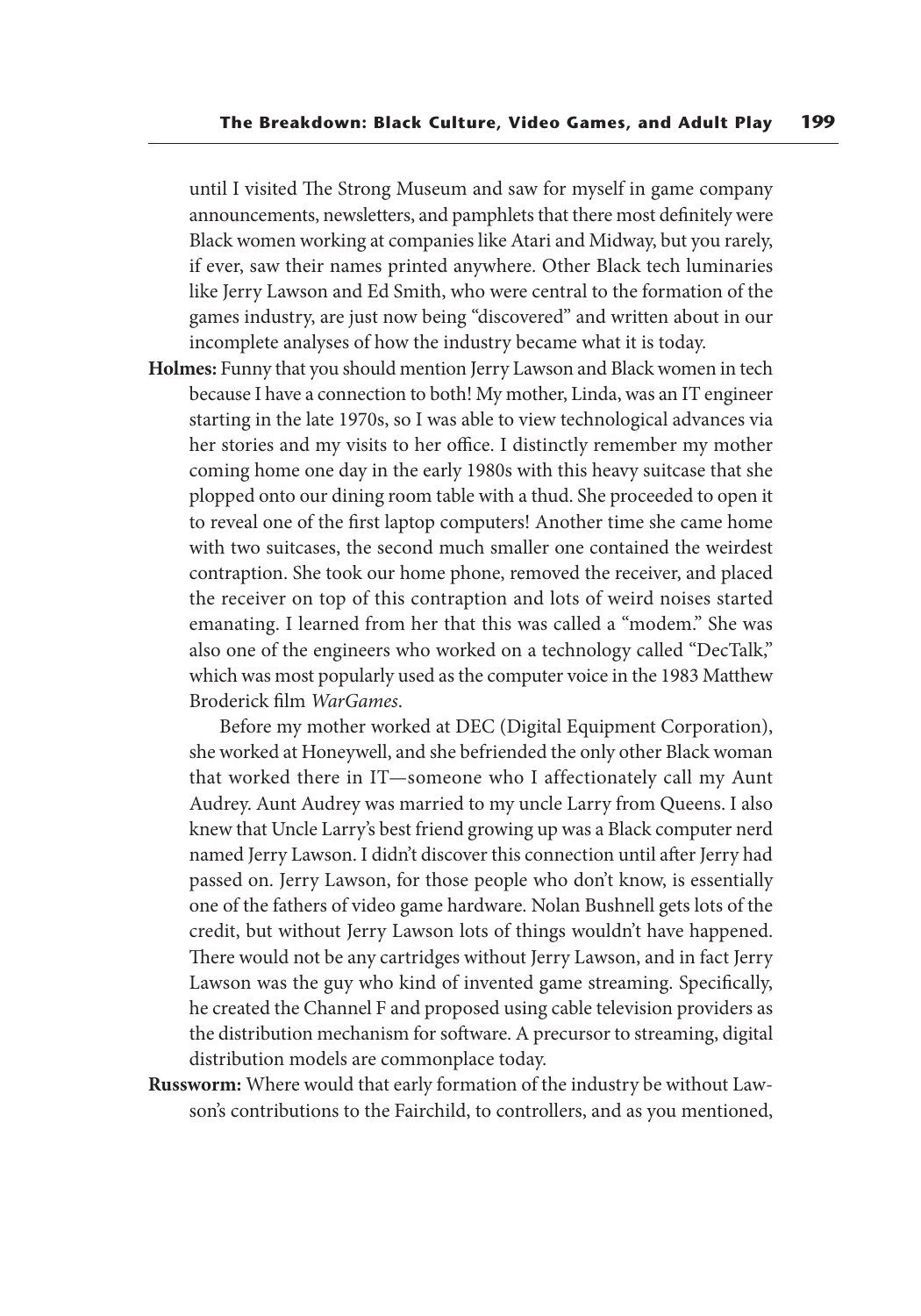to his early vision for streaming over data lines and digital distribution?

- **Holmes:** Right. But I didn't discover my family's connection to Jerry Lawson until after Jerry was gone, and I told my Uncle Larry about my podcast *Spawn on Me* and what I was doing in the video game space, and he was said: "Oh yeah? You know I had a buddy, he used to do stuff with video games back in the day…." As an adult being in the gaming space and learning about how absolutely instrumental Jerry was to this thing that I love filled me with pride. But then to find out that he was also my uncle's best friend? I thought: Wow, that revelation only increases my stake and interest in the medium.
- **Russworm:** Shifting now to some of your direct contributions to the industry, when I discovered *Spawn on Me*, I felt pure joy hearing video games talked about in a popular venue and also in cultural context—in the social, political, and racial context in which we live. With regard to the form of a podcast, because you can hear people's voices, their laughs, their intonations, where they pause to think in the conversation, there is immediately a sense of intimacy, both for the hosts and for the audience. For example, whenever I was listening to you and Kahlief Adams, the show's cofounder, interview people in the industry as I was going about my daily life (commuting to work, walking the dog, cooking dinner), I always felt like I was hanging out among friends and like I was an important part of the lively conversations. So, why did you start the podcast? What did you initially hope to accomplish with the more than 350 episodes you recorded?
- **Holmes**: Starting a podcast was not even something on my radar outside of inebriated conversations with some friends. It wasn't until a chance meeting with my friend and future cohost, Kahlief Adams, that I discovered that I could do this. Kahlief and I wound up having conversations about how there are plenty of games that have issues with racial representation, but nobody was having those conversations in game reviews and in games journalism at the time. We took it upon ourselves to not only say that we were going to have great conversations about video games, but we were going to have nuanced conversations about race and games, about politics and games. We were willing to talk about all the things that you're not supposed to talk about—the taboo topics—and connect that to the medium that everyone loves and considers just entertainment.

 We knew that, as two Black men talking about these things, we were going to ruffle some people's feathers, but our perspective was, "If you don't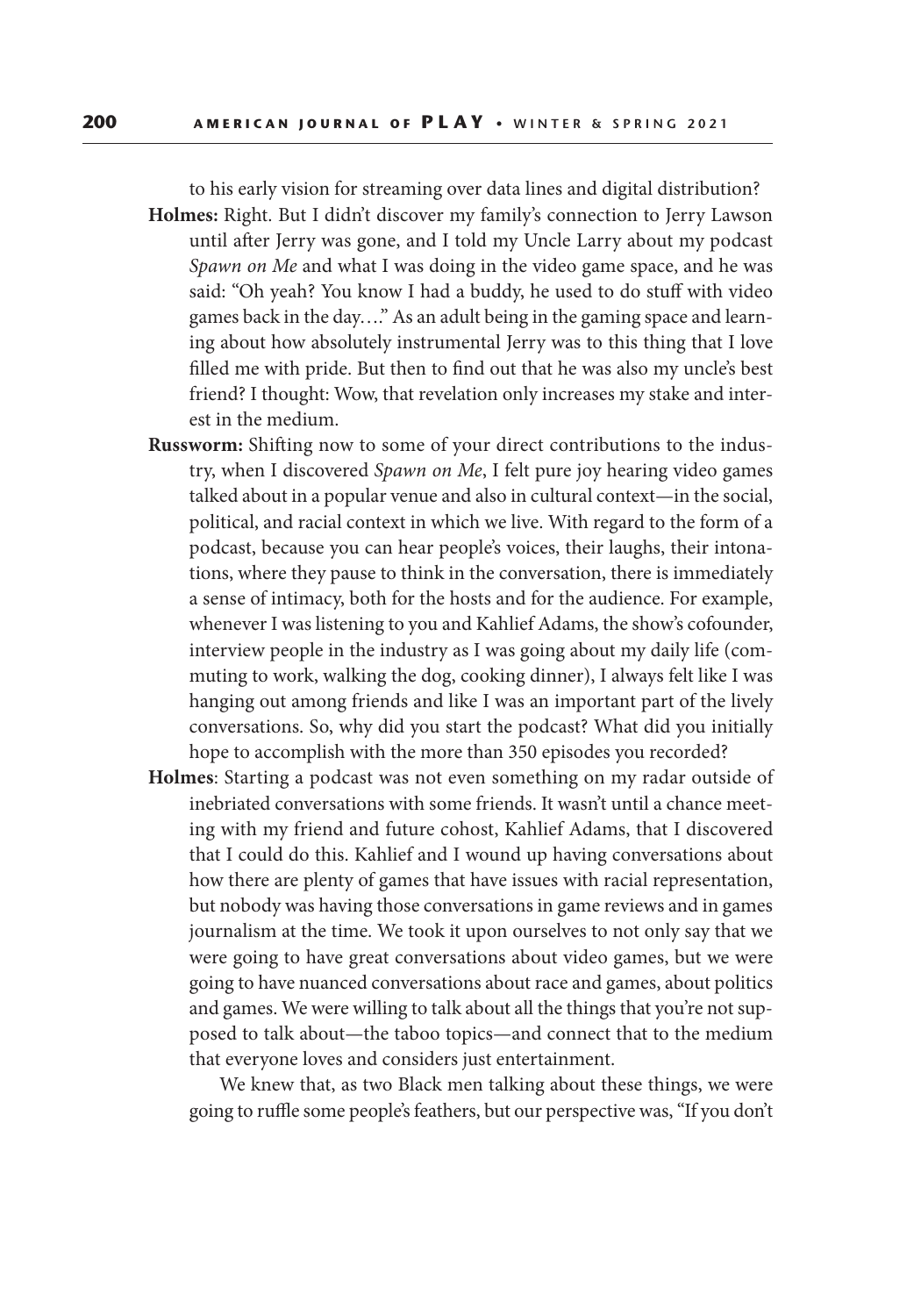like what we have to say about it, you're more than welcome not to listen to us." It was important for us to create the podcast that we would want to listen to. And if nothing else, our motivation was that, if all we could do was inspire the eleven-year-old versions of ourselves to aspire to work in video games, then we've done our job.

- **Russworm:** That is a beautiful ambition to aspire to inspire younger versions of yourself. These days we also know that the demographic of who actually plays video games has shifted and that the hottest market for some time has been adult players. While you were doing the show, were you able to get a sense of how it impacted the broader community of Black adults who play video games?
- **Holmes:** There were quite a few people within the Black gaming community, and allies outside of it, who were looking for the type of content that we were providing. The best, and most rewarding, part is hearing stories about how our content helped articulate a feeling a person was having about a game, and how the podcast helped to enlighten someone about the ways that systemic oppression is omnipresent even in our play spaces. It was also rewarding to discover through people like you that our podcast has become part of their academic curriculum (which is incredibly humbling).

 The other thing that I would like to think our show helped with in the broader games community was to create a vehicle for people to make their own voices heard. We wanted to let Black and other marginalized gamers know that they aren't just an island of diversity in a sea of sameness. We wanted them to feel like they were part of this ever-growing landmass of people of color who could find kinship around their love of games because they found *Spawn on Me*. In retrospect, I think the podcast also gave a space for the marginalized folks already in the industry the space to speak up from their own platform or to speak out using ours.

- **Russworm:** How did you navigate the often toxic culture of the games industry, where it is all too common to have exclusionary practices, very low numbers of Black programmers and designers, and a mainstream culture that can be racist and hostile to anyone who deviates from the presumed norm of the white male gamer? Did you experience any aspects of the welldocumented toxic social dimensions of gaming culture?
- **Holmes:** There was a ton of sweat equity that went into making *Spawn on Me* a respected space in the industry. Our belief was that the intersection of games, politics, and diversity was not part of the discourse when we began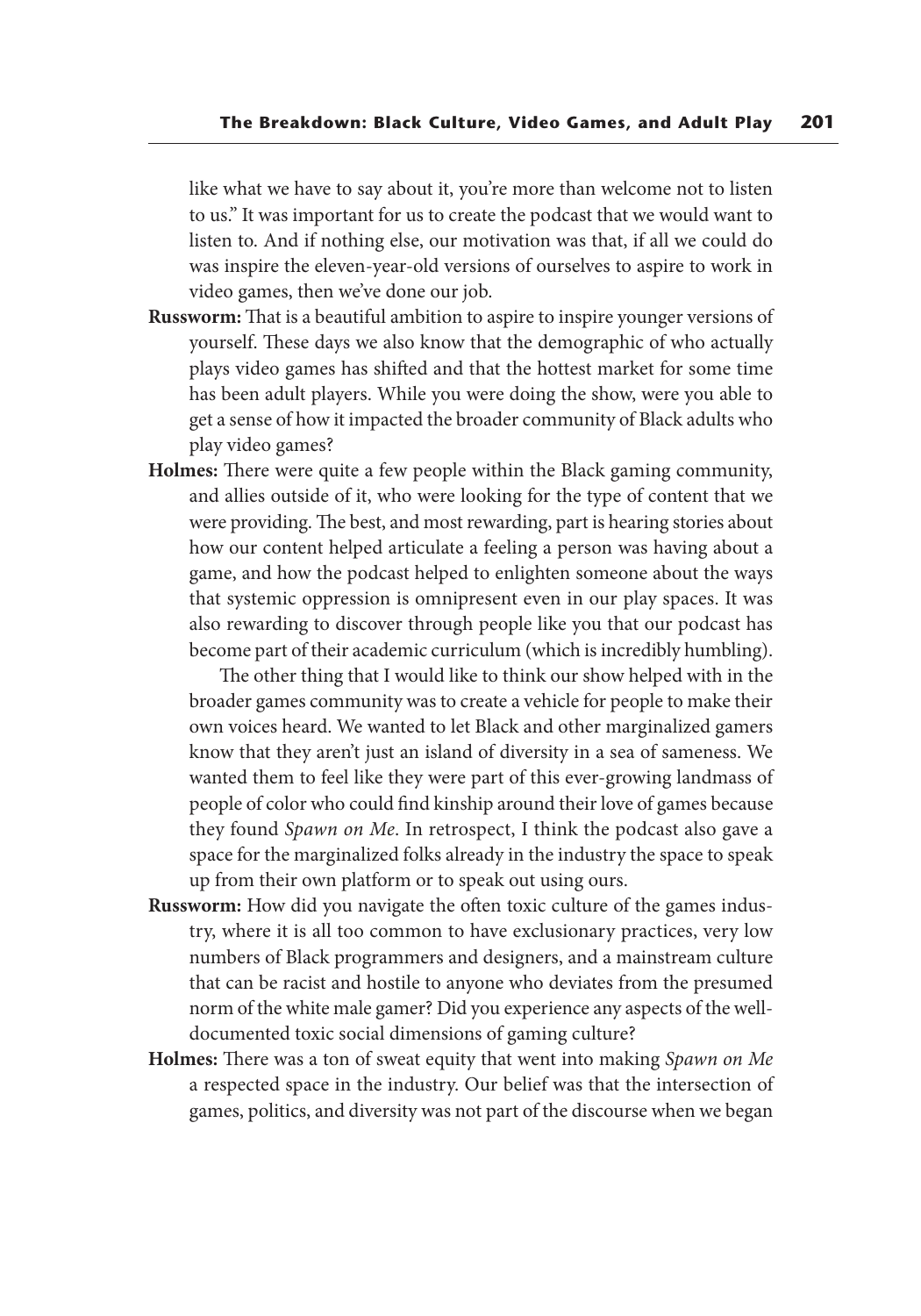but that it needed to be. We thought if we were critical, conscientious, and comical, we could create a much-needed niche. So overall, in response to what we were doing, the industry has been very welcoming of myself, Kahlief Adams, and Shareef Jackson (who later became another cohost). I think once they knew who we were, had a chance to witness our work, and saw that we were serious about bringing gravitas to the industry, we were looked at as peers in the industry. Some very key people in lots of different spaces made sure that there was room for us at the table even when the metrics said we weren't big enough to be there. I'm incredibly thankful for that. I'd like to think that we honored these admissions by creating top-notch content.

 It was also great interviewing the traditional gatekeepers in the games industry and pressing them on conversations that we've privately asked ourselves: Why aren't there more Black people in games development studios? Why aren't there more Black game developers? Why aren't there more games analysts and journalists who are people of color? Being able to ask these questions directly of people and having them feel comfortable enough with us to at least attempt to answer the questions felt like a triumph. And then, hopefully, when we were done with our conversations with industry executives at places like Microsoft and Ubisoft, I hope that the questions we asked gave them pause and encouraged them to maybe think about why their answers were what they were. Also, I think it was a good thing when they felt emboldened enough to ask questions of us. If they actually listened to the answers, and if our feedback made them rethink their process about how they were trying to acquire and attract talent of color in their various projects, then it was all worth it.

 Now there is a difference between how the industry welcomed us and how gamers in general responded to the work we were doing with the podcast. The gaming community had lots of things to say about us. There were definitely times where you would wind up hearing things that were similar to the lobby of a *Call of Duty* game [where the use of racial epithets is common—eds]. Among gamers, the culture has historically been this way, especially since the inception of widespread access to multiplayer online gaming, where people have a measure of anonymity. The silver lining is that platform holders like Sony and Microsoft have been very good at creating spaces to allow you to form your own communities where you can moderate the toxic culture. They are now doing a better job of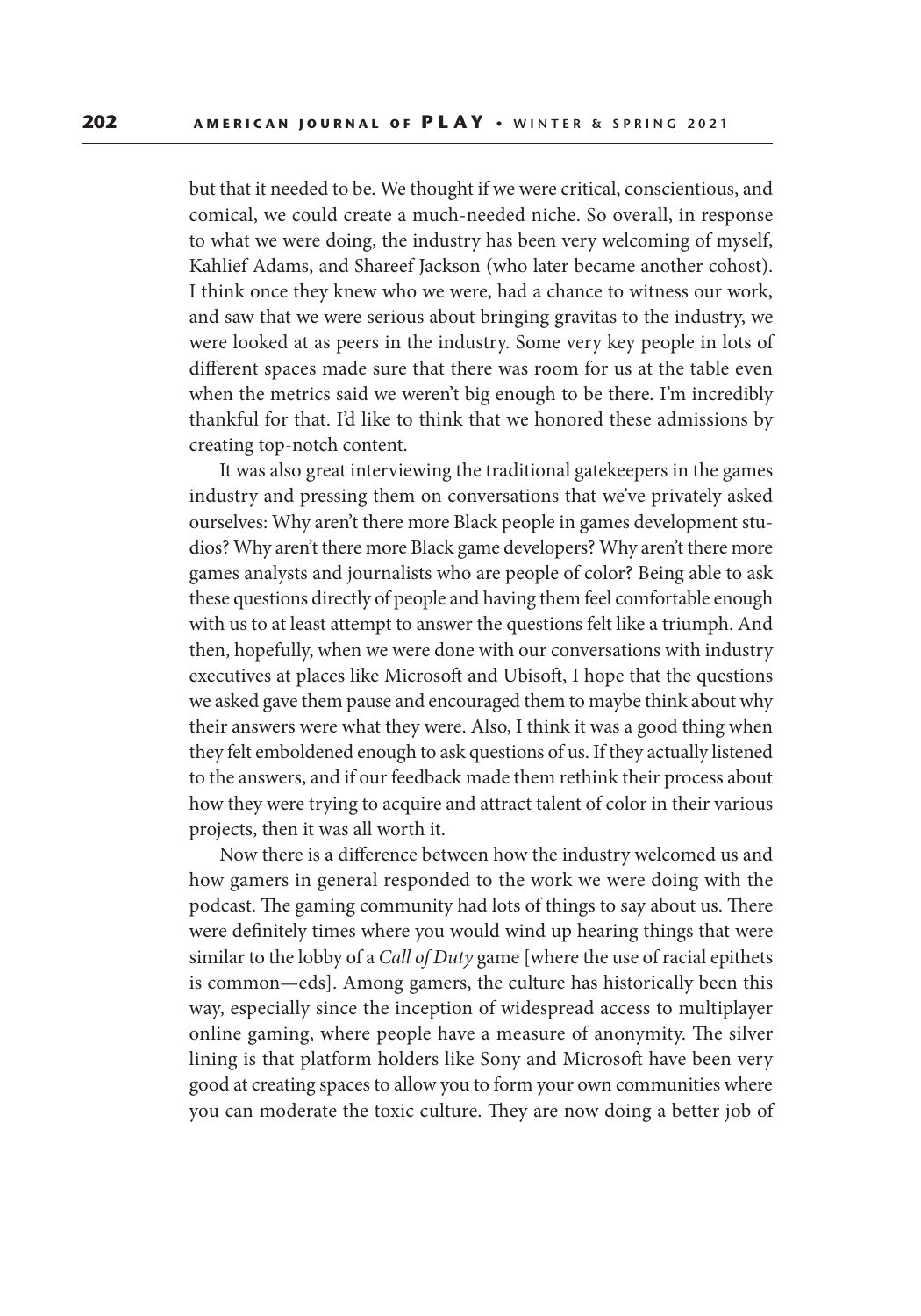policing their own spaces for harassment, but stopping everyone from being an anonymous villain is about as easy as running across water.

 You'd like to think that all white supremacist views and actions directed at us and at other people of color working in the industry are vestiges from an older generation, but looking at footage from the 2017 Charlottesville riot or, more recently, the January 6, 2021, Capitol insurrection and riot, proves that Generation X through Z are also fully participating in these legacies of hate. We know that this same group avidly plays video games, and we see all of that manifested in their responses to people like you and me who are on the scene. "Get your politics out of my games," they yell at us.

- **Russworm:** The claims that games are not political and that critiques of the games, of the industry, and of gaming culture is somehow ruining this landscape of pure entertainment and unfettered play are the types of claims that I try to address as an academic who not only writes and teaches about games but who is also actively teaching and recruiting the next generation of game developers. Now as someone who also plays video games because I enjoy them as an important site for speculation and imagination (even if it is not an entirely "free" play space), I am aware also that, as adult players of games, we are constantly switching between modes of criticality and play, alternating between respite and resistance.
- **Holmes:** What we experience in playing games is not that far off from real life, except that I think in the game space, especially in online communities, people are more emboldened than they are in real life. Instead of getting a look that, in real life, you know you can interpret as something negatively aggressive and directed toward you, in an email or on a forum or over a voice chat online you'll get the actual racially charged verbiage that someone directly hurls at you. There are times when you have to deal with it and address them, block them, or report them, and then there are times when you just realize you're better off not engaging them. And so, instead, you turn to the communities you have cultivated for yourself around games.

 One of the things that I thought we were really good at, when we were for a short period of time managing both the *Spawn on Me* podcast and the *Spawn Point Blog* simultaneously, was writing articles about these issues to try to draw and generate traffic to the site; we were also bringing people there via the podcast and hoping that that could turn into something even larger. At the time there were a lot of comments made about our Blackness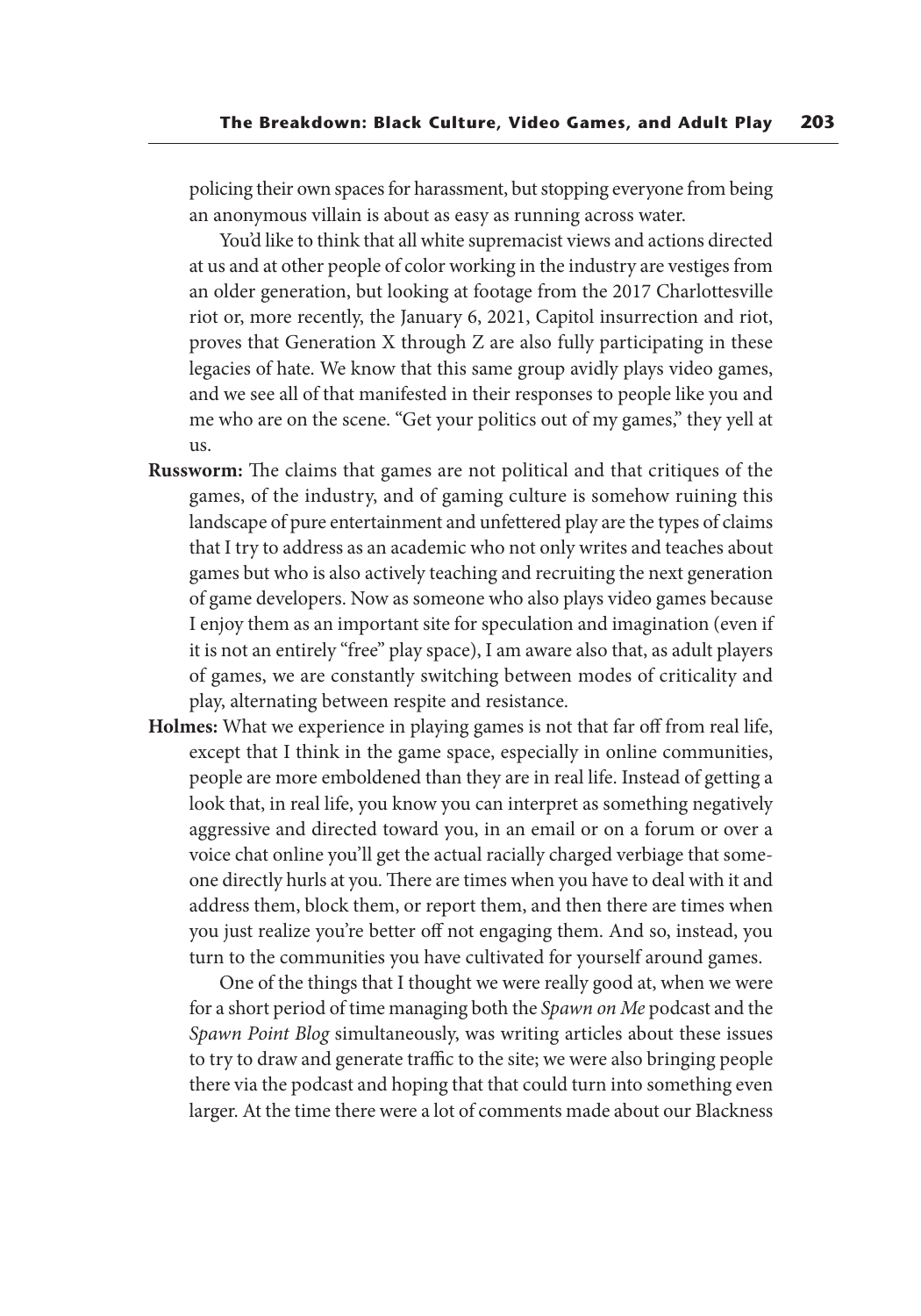and the topics we covered on the *Spawn Point Blog*. We made a point of going in and engaging each and every comment and taking the time to not only talk about the things that they wanted to talk about, but also to thank them for coming, thank them for visiting, to show people our humanity and remind the trolls: "Hey, there's a person on the other side of this. Maybe you forgot that, but there is a person with feelings reading and writing this response."

- **Russworm:** Given that you were producing the show in a climate where there was obviously still so much work to do both in the industry and in the culture surrounding games, and given all the incredible people you interviewed—voice actors, producers, writers, academics—can you recall a favorite guest that helped you increase your impact and reach?
- **Holmes:** It is impossible to pick a favorite child! In over 350 episodes and hundreds of guests, there is at least one thing special and unique about each and every one of them. But our first guest was Dave Fennoy, and that was incredible, because we didn't believe that we could get someone as celebrated as he is. He was at the height of his voice-acting career, and he had just been nominated for a BAFTA (British Academy of Film and Television) award for his role in Telltale Games' *The Walking Dead: The Game*. Dave Fennoy famously put on a tour de force performance in that game, and that masterful performance is probably the thing he is most known for—even to this day after all the other work he has done as a Black man doing voice acting for games. He has gone on to voice some really seminal parts. For example, he was the radio commentator in another critically acclaimed game about Black folk, *Mafia 3*.

 To get Dave on the show, I wrote this impassioned email to his manager: "Hey, this is our show, this is what we're about, this is who we are, it's Black History Month and we want to have Dave be our first guest on the podcast." Dave contacted me personally, he gave me his number, and then he called me later on in the day and said: "I'd love to be on your show." I was over the moon, I just could not believe that this was happening. At the time when we were able to get Dave on the show, nobody in the world of video game production knew who we were or what we were about. We took the opportunity seriously and did an incredible amount of legwork and research beforehand—we had our questions written out and we had just an absolute blast for the two hours that Dave graciously gave us. We used the show to celebrate him and to celebrate the great things that he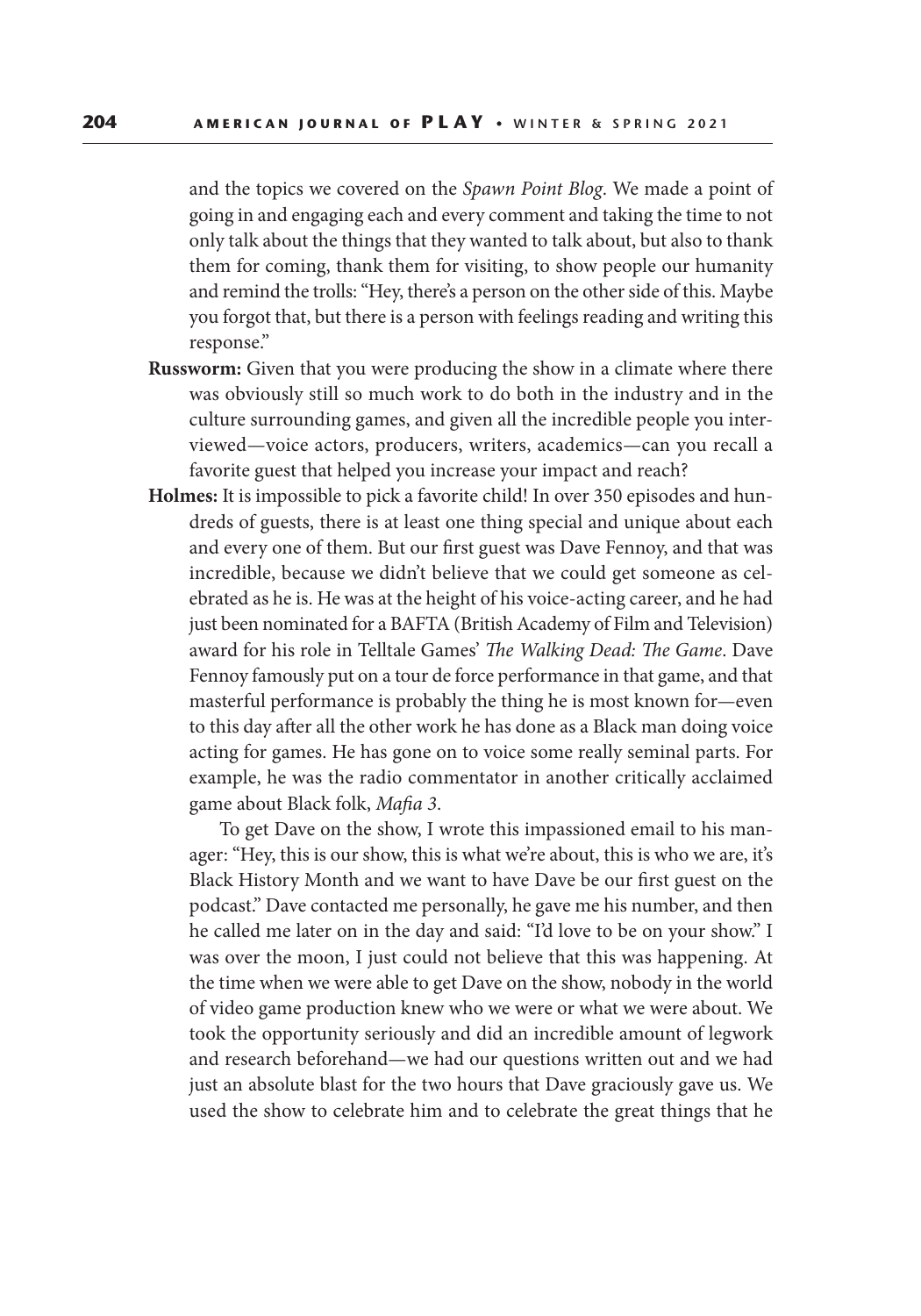had already accomplished during his career.

 During that conversation we also had a chance to discuss the trials and the tribulations that Dave had to overcome as a result of being Black working in the games industry. Experiencing discrimination is universal in a way because there is not a person of color in the history of this country, if you have the opportunity to celebrate their accomplishments, who does not talk about how they had to overcome some adversity in their career and in life due to their race. These moments are cathartic for the person, I believe, because they create an opening for someone else to recognize that it has been a struggle. These stories of what the person overcame intensifies the celebration, and hearing their experiences can be reassuring for the Black people and other people of color who are listening.

 Bebe Moore Campbell wrote a book called *Your Blues Ain't Like Mine,*  and I quote that title all the time, because the fact that you have your version of the blues that ain't like mine also doesn't negate the fact that we can find similarities between your blues and my blues. Candid conversations like the one we had with our first guest on the show are important to have because that is how we know we are not in isolation doing things that have never been done before.

**Russworm**: I cited your impactful interview with Fennoy in my "Dystopian Blackness and the Limits of Racial Empathy" chapter in *Gaming Representation* because it gave us much more context about what Fennoy brought to the role of a Black history professor who found himself in the middle of a zombie apocalypse. The fact that you could be a Black professor in a video game really resonated with me for obvious reasons. Unfortunately, as I argue in the book, there are some narrative conceits that are consistent with a history of regressive characterizations of Blackness (such as Fennoy's character is on his way to prison for murdering his wife when the apocalypse starts, and at the end of the game he has to encourage this young child who has been in his care to shoot him in the head). First of all, why on earth is this Black professor criminalized right at the start of the game? Instead of being on his way to prison for murder, why wasn't he on his way to deliver a masterful lecture at his college when the apocalypse started? Then, too, I was especially critical of how the character dies at the end of the game, even if dying makes sense in the broader *Walking Dead* universe. As I argued, given the ways in which Blackness has labored as a symbol of suffering in science fiction (and, of course, in real life), it would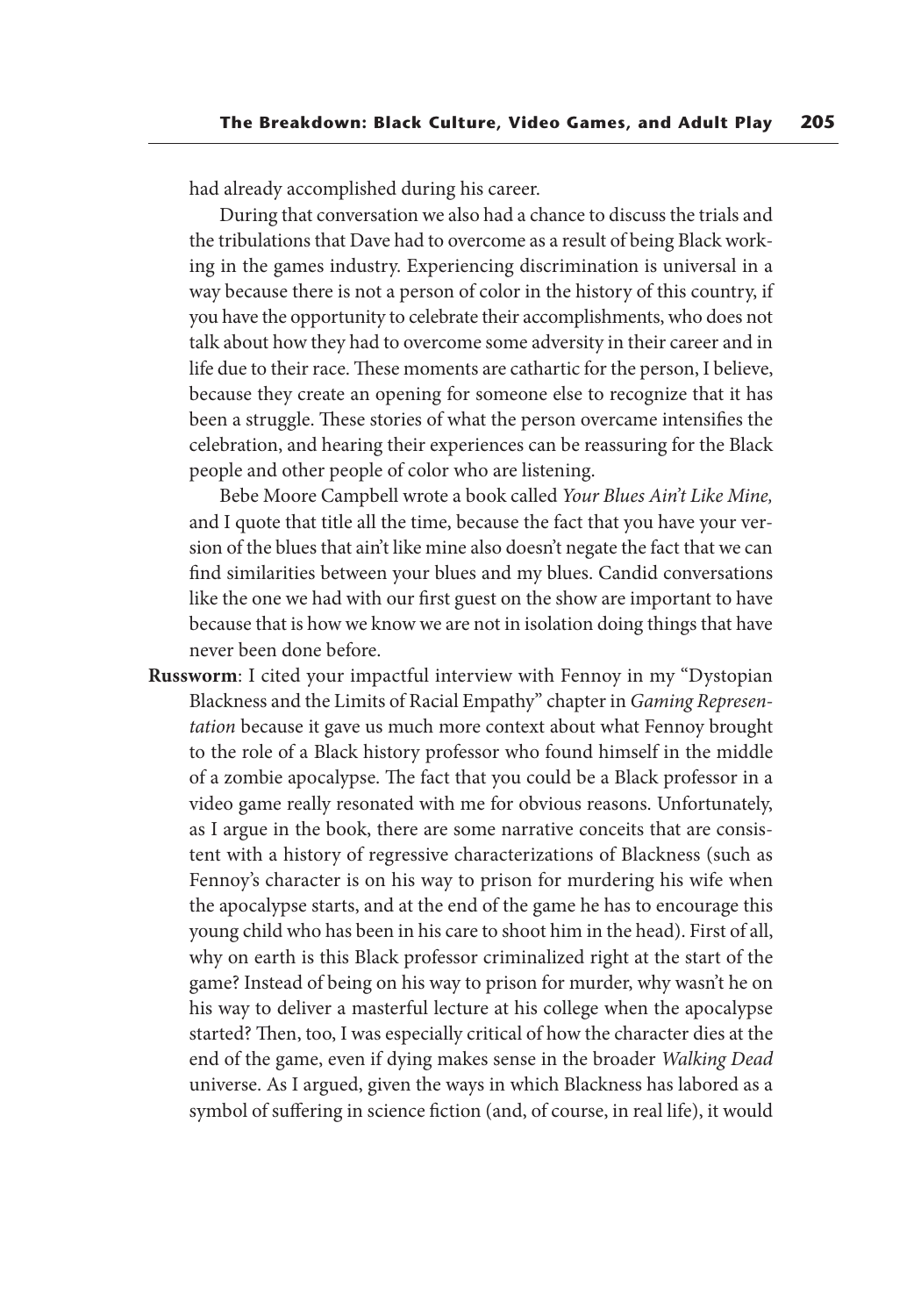have been more radical for these two characters to survive the zombie apocalypse instead of playing the empathy game in which the test becomes whether or not the young child loves him enough to kill him to prevent him from becoming a zombie. What an awful choice to make with two Black characters in a video game. Still, Fennoy's performance was outstanding even if the script left more to be desired. The options that Black voice actors have for bringing a sense of cultural context and humanity to these roles remind me of the limited options classical Hollywood actors like Sidney Poitier and Cicely Tyson had to contend with.

- **Holmes:** I would like to think that if Telltale, the developers of that game, were around today, they would make better choices for those two characters. I would think that, when it's time to develop the narrative and make those narrative decisions, there would now be a conversation about whether or not that's appropriate to have the only other Black character kill off the Black father figure in their game. Those two characters were unlike everybody else because they had to commit this act together to try to create more empathy, to illicit a strong reaction from the gamer. I would hope that because of what *Spawn on Me* brought to the industry and because of the type of conversations we are having now, the same decision would not be made today.
- **Russworm:** While we are on the topic of racial representation in video games, rather than go through the litany of examples where video game companies faltered or reinforced a long history of stereotypical tropes, are there any games that stand out as not necessarily being perfect but as nonetheless meaningful to you for some of the things they got right? What is your recommended playlist for people who are curious about how some video games have become sites of meaningful play for the critical and discerning adult?
- **Holmes:** *Strider* (Sega 1989). This game was a huge departure from the arcade game of the same name. What I found most remarkable about this game is that it didn't have a happy ending. The protagonist did his job and beat the bad guy, but he didn't live happily ever after. He just lived. Even when I played it for the first time at thirteen, I felt that. I liked Disney movies but I knew I wasn't living in one. Here was a game that let me know that you're not always going to be happy when your work is done.

 *Metal Gear Solid* (Konami 1998). There have been games before it that can easily be described as "ambitious," but this is the first game that I could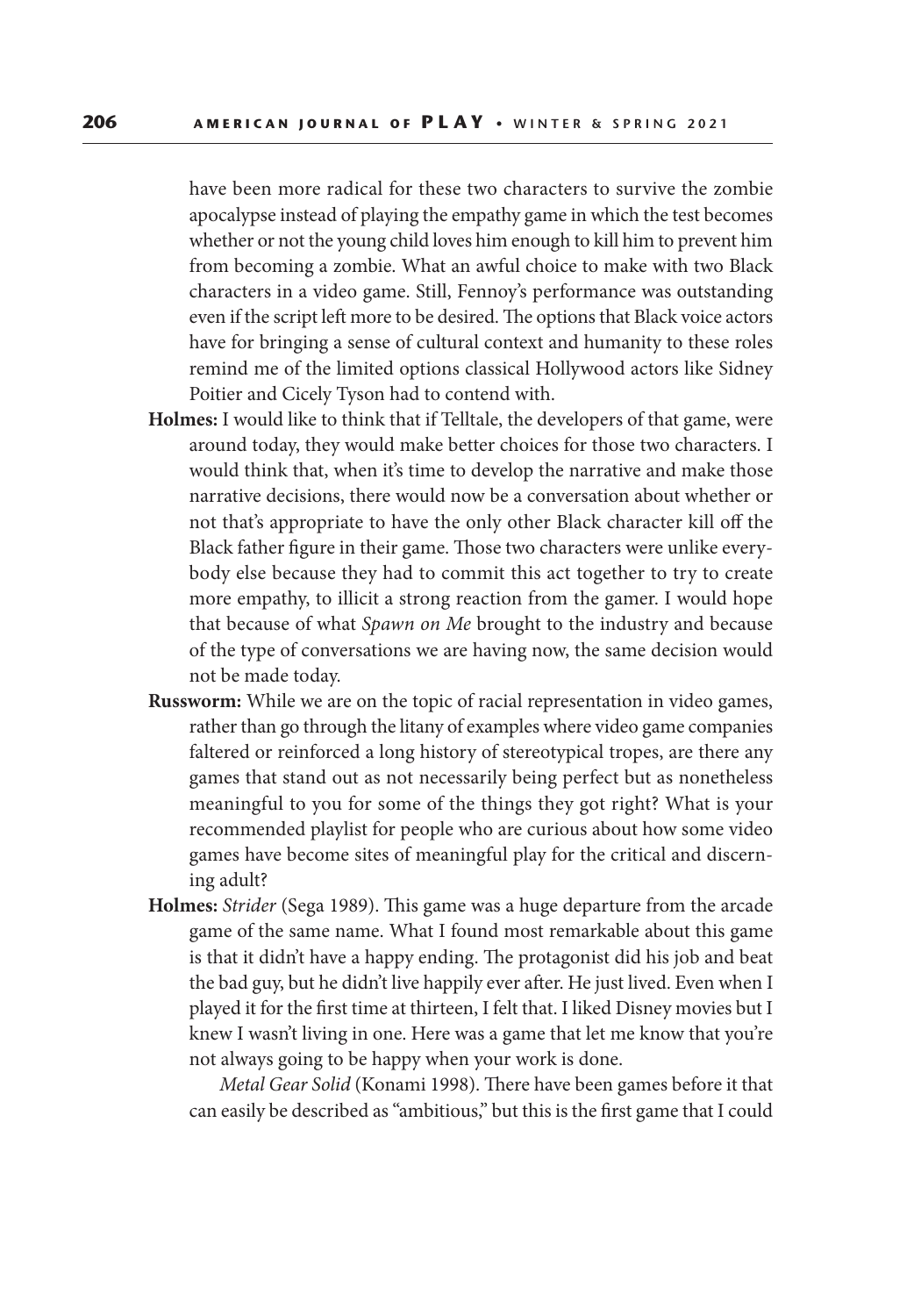remember saying, "This game is just as engaging as, and has the production values of, a major motion picture—and it pulled it off!" This was the game that showed me not only can video games endure as things for kids but games can also evolve to be a form of entertainment and escapism as well as a forum for social critique for adults.

 *God of War* (Sony Interactive Entertainment 2018). I would argue that this game's protagonist, Kratos, is Black because in the original game (2005) he is voiced by a Black American artist, TC Carson and the current one is voiced by Christopher Judge. Kratos is a perfect metaphor for living as a Black person because he is misunderstood by most folks and he is consistently harassed by the gods (a.k.a. the authorities). The game is about this demigod's journey with his son as they try to find a way to properly put to rest and honor their dead wife and mother. It is analogously about a Black father showing love and empathy to his son and helping his son reach maturity.

 *Mafia III* (Hangar 13 2016). Now this game was completely unafraid to tackle the racial politics of the late 1960s American South. It was the most honest I've ever seen a mainstream game be about bigotry, systemic racism, and racial violence. It was also the first time in games where I've seen a power fantasy offered specifically for me as a Black man that let me play with the tools and mechanics to punish and dismantle the same people, forces, and ideologies that have terrorized for centuries anyone who looks like me. This game could have easily been called *Catharsis Simulator*, as far as I'm concerned.

**Russworm:** That is an impressive lineup of games to consider, and it would make for a fantastic play session for an adult who wants to approach video games from a thoughtful, introspective, and also socially reflective place. Some of my favorites that I would add to this list for adult players is the game *Sunset* (Tale of Tales 2015) where you play as a Black woman domestic worker who is cleaning the home of a South American revolutionary; the recently released game *Blackhaven* (Historiated 2021), where you play as a Black woman student from Xavier University who is an intern on a former slave plantation; and *The Sims 3* (Maxis 2009) because it is an open world life simulator and a utopia, and who doesn't want to simulate Black life in a utopia for once? After all, games are exercises in playing with power, and because of that they are also about negotiating power and experimenting with the kinds of agential play that influence how we move through space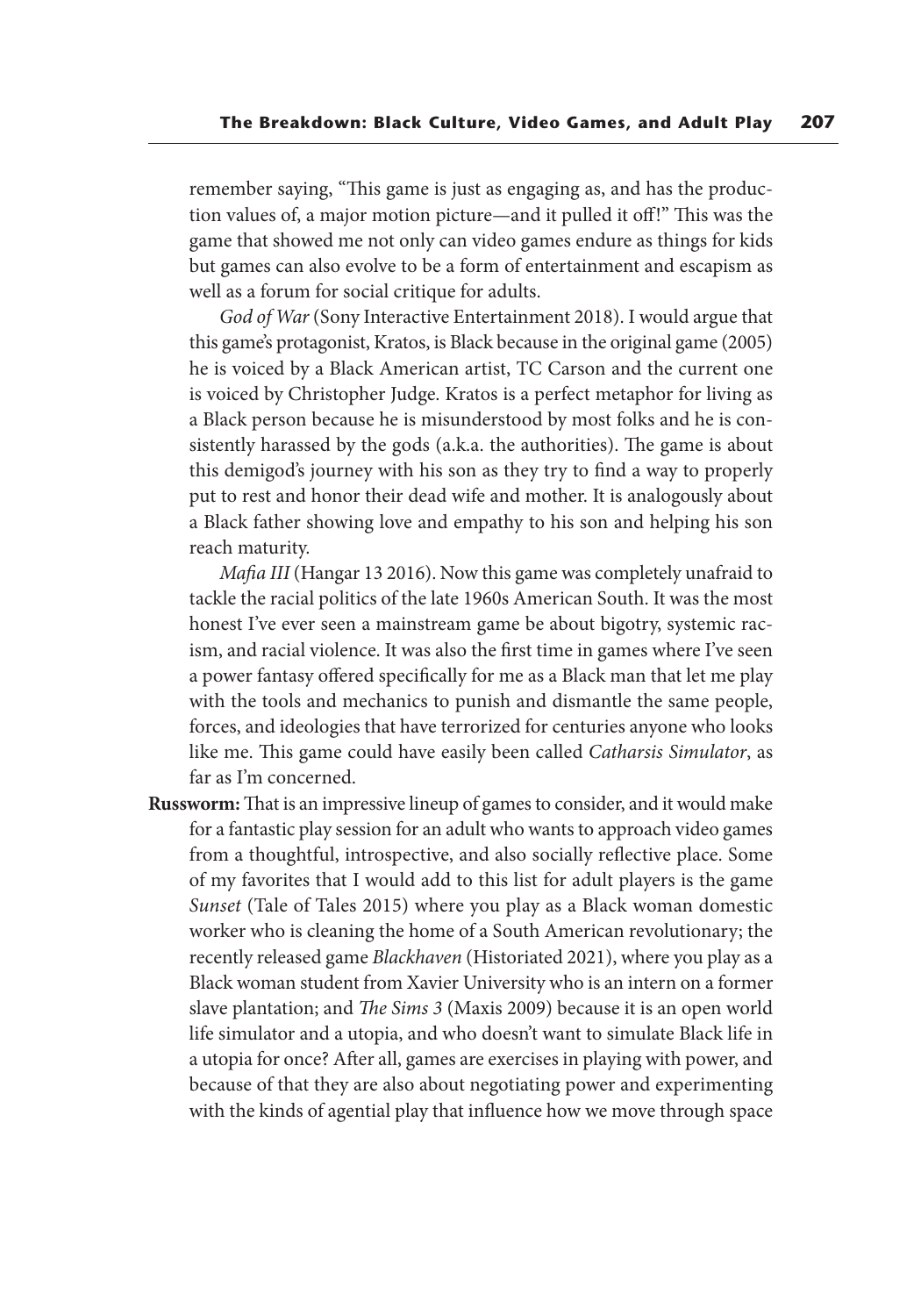and time outside of the game worlds.

 This discussion and our play lists of recommended video games also makes me think about some of the cultural and social stigmas around adult play that dismiss activities like playing games as the childish hobbies of people who would rather live in fictional worlds than be so-called "responsible adults." I think such stigmas carry particular weight and resonance for Black people when play historically has been understood as either for children or for a privileged white leisure class. The double bind in all of this, of course, is that Black people have been infantilized by a broader American culture that is all too willing to see Black playfulness as threatening or as indicative of innate immaturity and marred by a lack of intelligence.

 This is why the work you are doing to raise the public conversations around games and adult play and also the work you are doing now as a voice actor are so important for debunking these long-held myths and stigmas. Then, too, I think your contributions make it clearer that Blackness at play is not defined by all the barriers to play, such as the regressive representations we have to challenge constantly or the surveillance, harassment, and exclusionary tactics we might be subjected to as we play. As we have discussed, such things do exist writ large in the commercial video games industry, but playing video games while Black—even in spaces designed for our denial or exclusion—is never only or always about our experiences with systemic bias and oppression. If that were the case, why on earth would we ever play games or pursue these hobbies that are autotelic? For Black adults who play video games, there are certainly ways to claim play as imperative and necessary, as joyful and restorative, and in ways that increase our capacity for living in this world.

How has playing as an adult been essential for you?

**Holmes**: Continuing to play as an adult is important for so many reasons. I cannot overemphasize the importance of reigniting my imagination and how impactful that has been on my mental health. As adults we've been conditioned into thinking that using your imagination, specifically for play, is the exclusive domain of children. The adult play culture around video games and tabletop games like Dungeons & Dragons (D & D) has shown what folly that thinking truly is. Using my imagination, especially within the collaborative storytelling framework of D & D, has been immeasurably helpful in my personal and professional life. You learn patience, perspective, and empathy. If you even give it a chance and sit down at a table, in